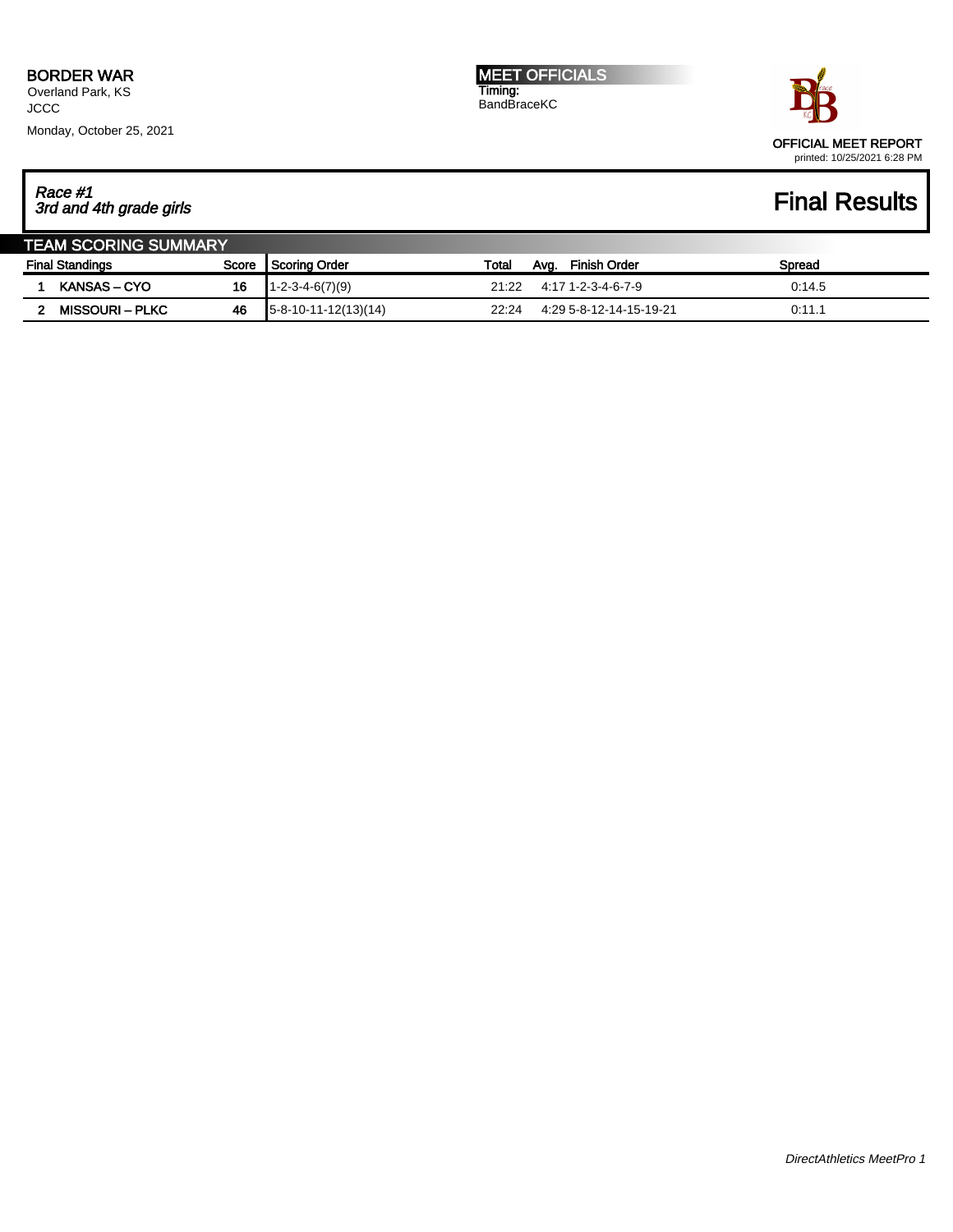Overland Park, KS **JCCC** Monday, October 25, 2021 MEET OFFICIALS Timing: BandBraceKC



## Race #2 3rd and 4th grade boys Final Results

| <b>TEAM SCORING SUMMARY</b> |                        |       |                        |       |                        |        |  |  |
|-----------------------------|------------------------|-------|------------------------|-------|------------------------|--------|--|--|
| <b>Final Standings</b>      |                        | Score | I Scoring Order        | Total | Finish Order<br>Avg.   | Spread |  |  |
|                             | <b>MISSOURI – PLKC</b> | 25    | $3-4-5-6-7(8)(10)$     | 20:12 | 4:03 3-4-5-6-7-8-10    | 0:09.0 |  |  |
|                             | KANSAS – CYO           | 35    | $11-2-9-11-12(13)(14)$ | 20:17 | 4:04 1-2-9-11-12-13-14 | 0:24.1 |  |  |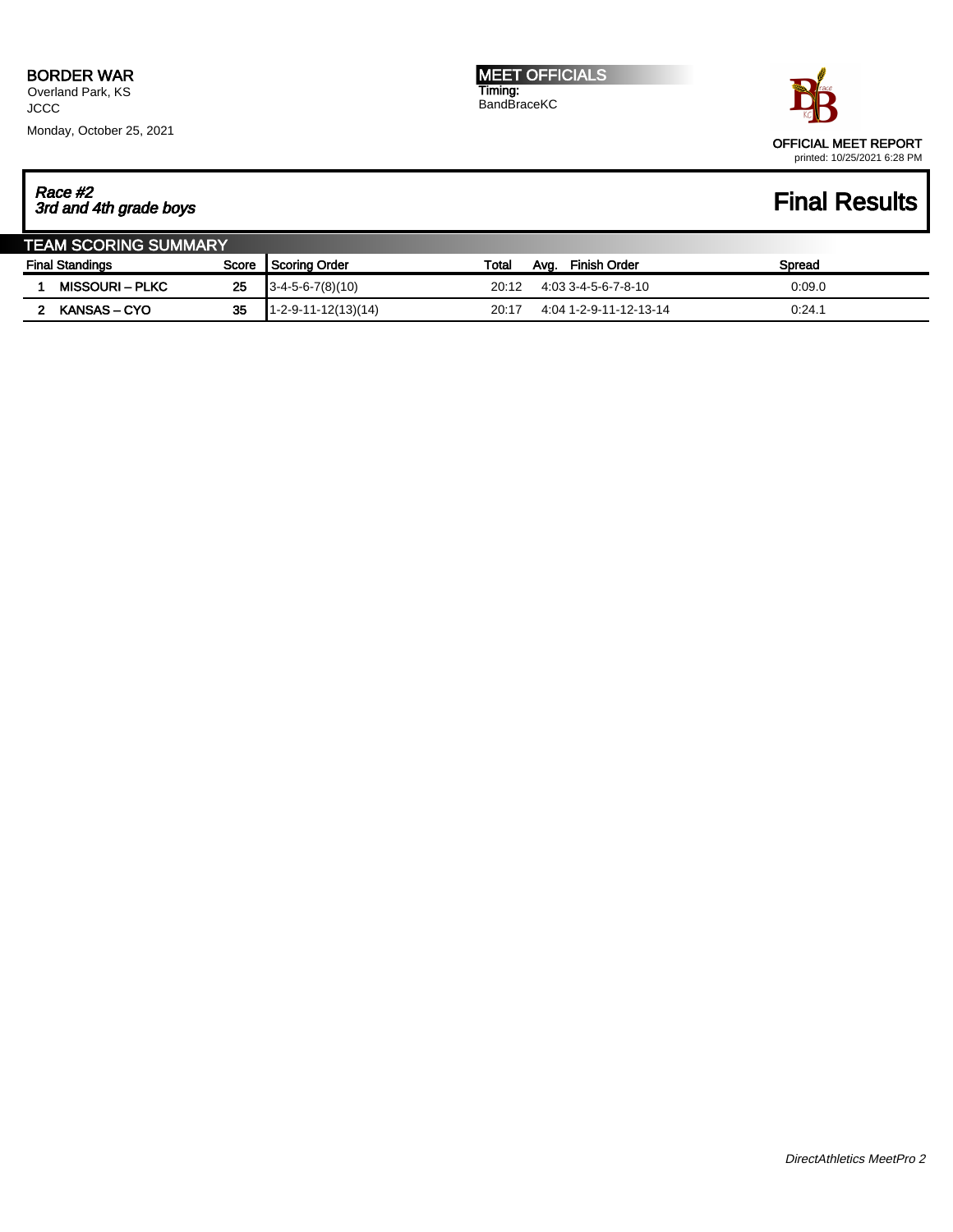Overland Park, KS **JCCC** Monday, October 25, 2021



# Race #3 5th and 6th grade girls Final Results

| <b>TEAM SCORING SUMMARY</b> |                 |    |                       |       |                       |        |  |  |
|-----------------------------|-----------------|----|-----------------------|-------|-----------------------|--------|--|--|
| <b>Final Standings</b>      |                 |    | Score Scoring Order   | Total | Finish Order<br>Avg.  | Spread |  |  |
|                             | MISSOURI – PLKC | 24 | $[2-3-4-6-9(11)(14)]$ | 35.23 | 7:05 2-3-4-6-9-11-16  | 0:25.5 |  |  |
|                             | KANSAS – CYO    | 31 | $1-5-7-8-10(12)(13)$  | 35:52 | 7:11 1-5-7-8-10-12-13 | 0.34.0 |  |  |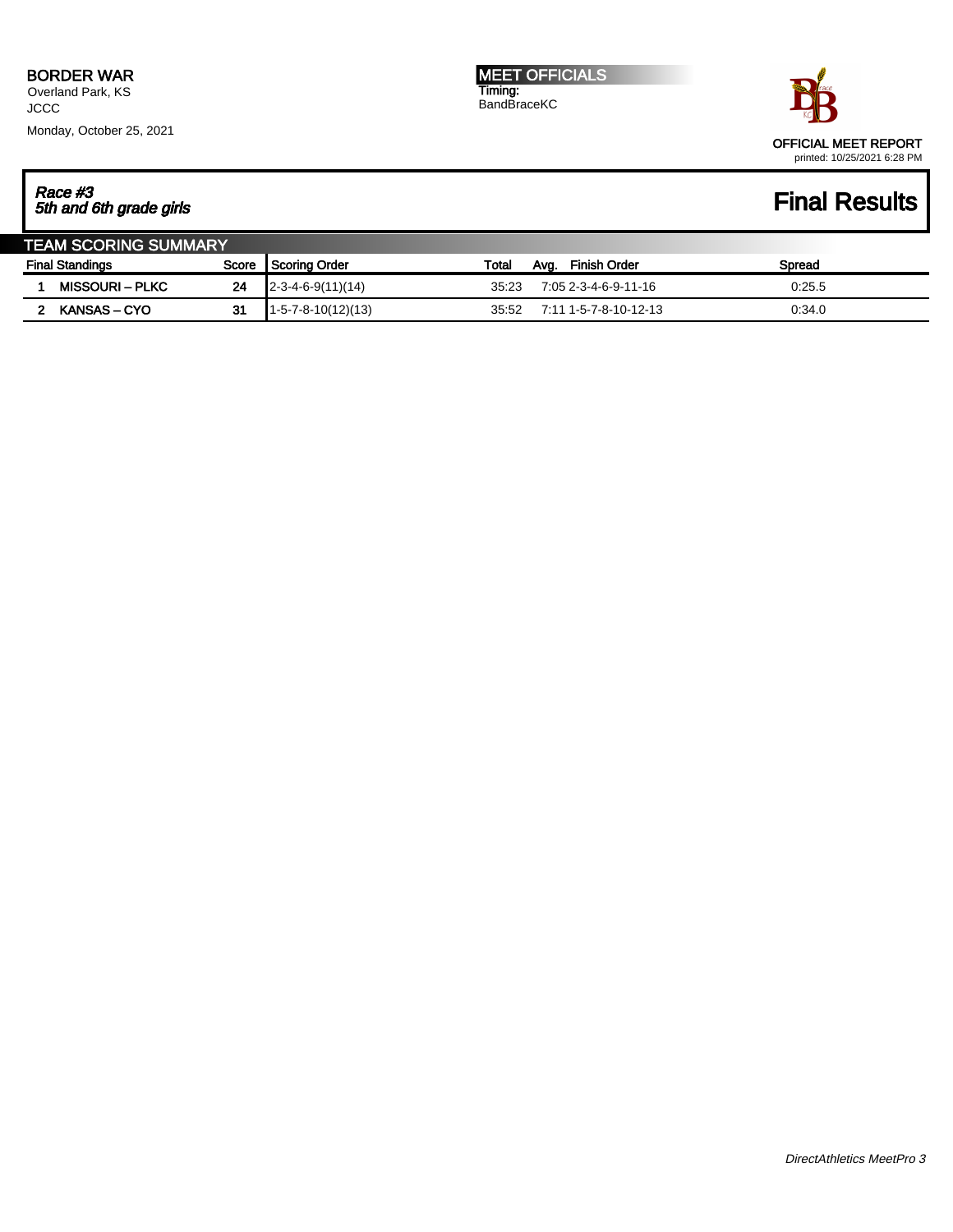Overland Park, KS **JCCC** Monday, October 25, 2021 MEET OFFICIALS Timing: BandBraceKC



## Race #4 5th and 6th grade boys Final Results

| <b>TEAM SCORING SUMMARY</b> |                        |       |                           |       |                             |        |  |  |
|-----------------------------|------------------------|-------|---------------------------|-------|-----------------------------|--------|--|--|
| <b>Final Standings</b>      |                        | Score | I Scoring Order           | Total | <b>Finish Order</b><br>Avg. | Spread |  |  |
|                             | <b>MISSOURI – PLKC</b> | 18    | $1 - 2 - 4 - 5 - 6(7)(9)$ | 31:50 | 6:22 1-2-4-5-6-7-9          | 0:22.6 |  |  |
|                             | <b>KANSAS – CYO</b>    | 44    | $3-8-10-11-12(13)(14)$    | 33:02 | 6:37 3-8-10-11-15-16-17     | 0.24.8 |  |  |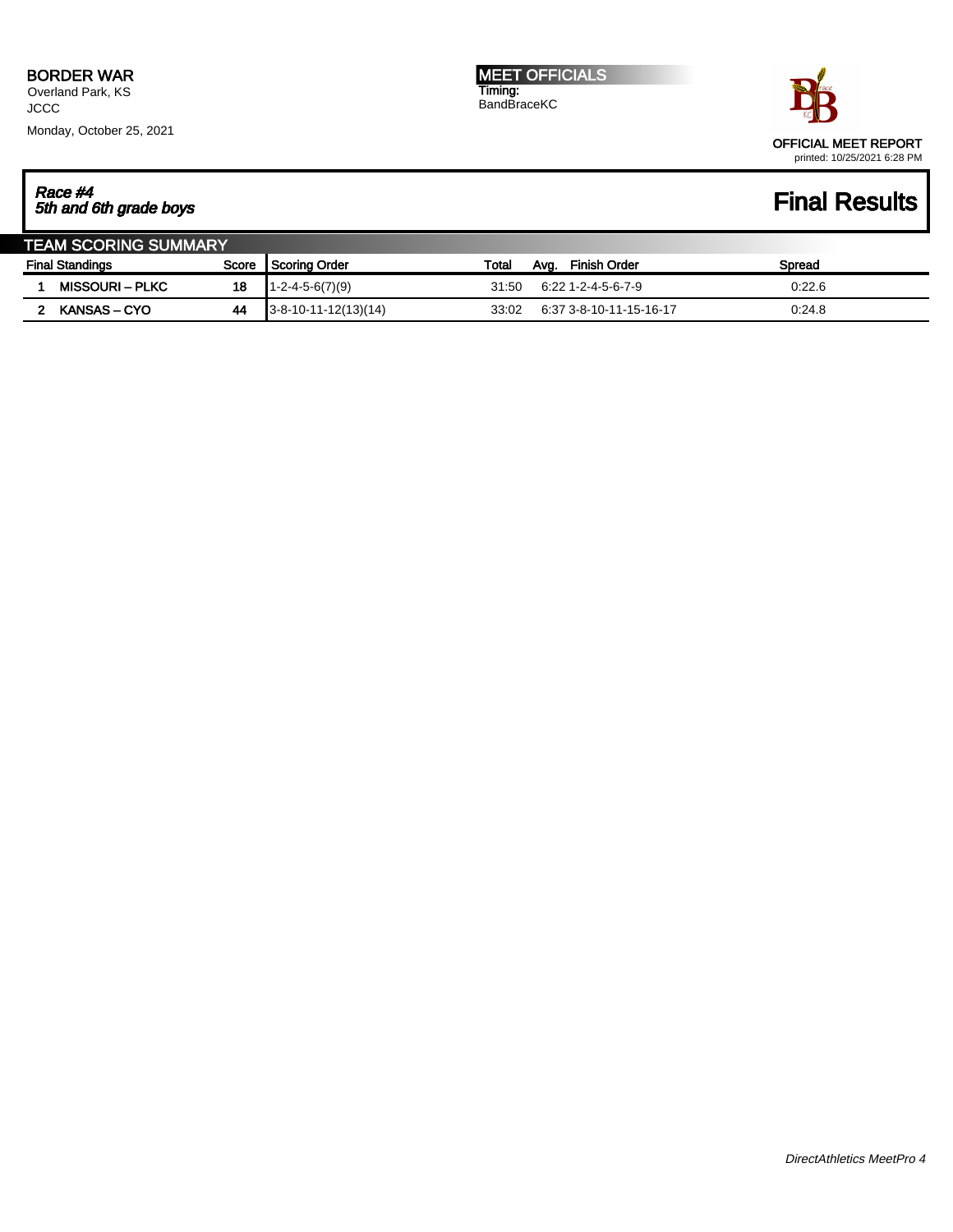Overland Park, KS **JCCC** Monday, October 25, 2021 MEET OFFICIALS Timing: BandBraceKC



# Race #5 7th and 8th grade girls Final Results

| <b>TEAM SCORING SUMMARY</b> |  |                        |                 |                       |                      |                               |        |  |  |
|-----------------------------|--|------------------------|-----------------|-----------------------|----------------------|-------------------------------|--------|--|--|
| <b>Final Standings</b>      |  | Score                  | I Scoring Order | Total                 | Finish Order<br>Ava. | Spread                        |        |  |  |
|                             |  | KANSAS – CYO           | 24              | $[2-3-4-7-8(9)(11)]$  | 58:44                | 11:45 2-3-4-7-8-9-11          | 0:33.4 |  |  |
|                             |  | <b>MISSOURI – PLKC</b> | 34              | $1-5-6-10-12(13)(14)$ |                      | 59:10 11:50 1-5-6-10-12-15-17 | 0.47.6 |  |  |